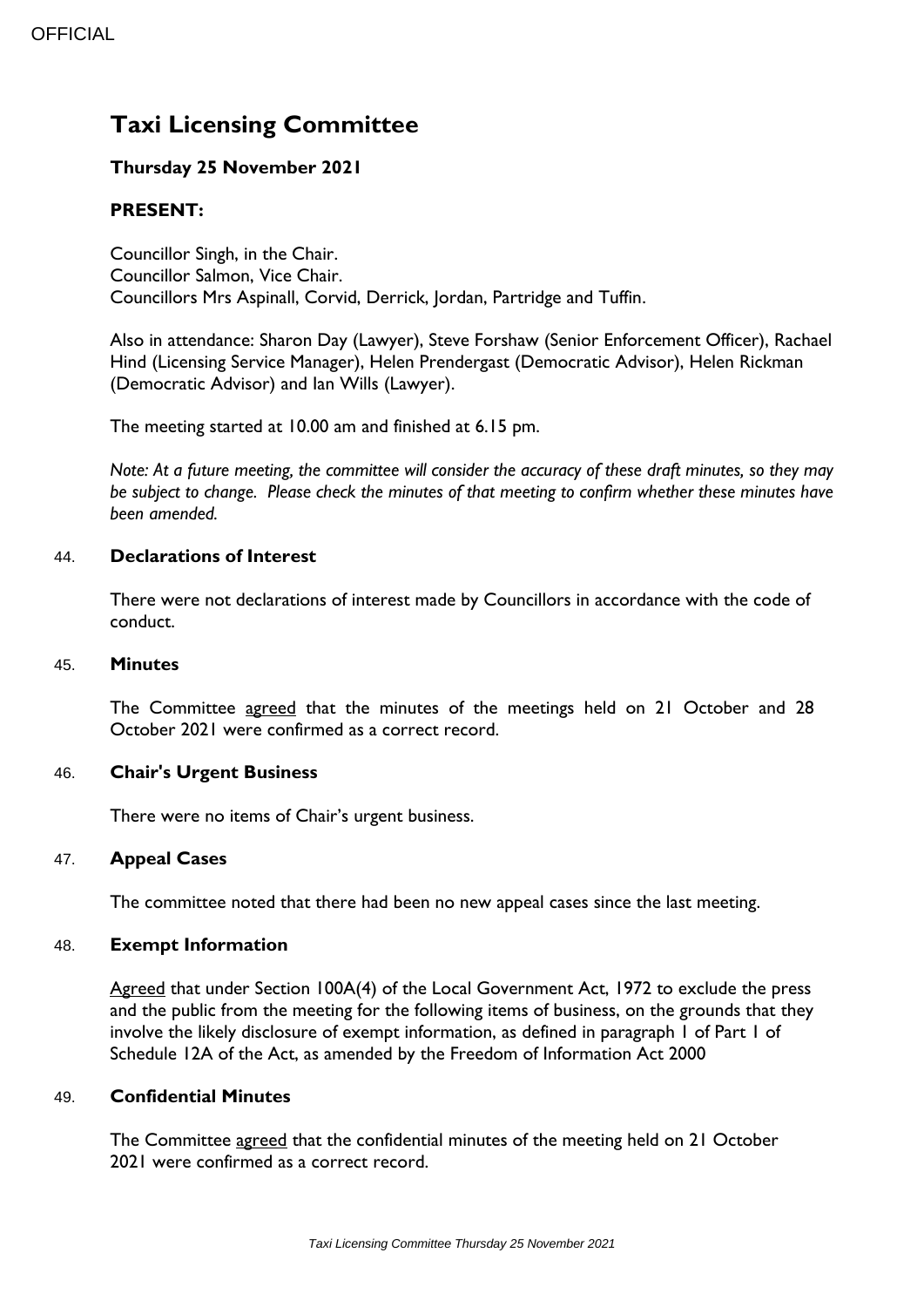## 50. **Application for the Grant of a Private Hire Vehicle Operator Licence**

The Committee -

- (a) considered the report from the Director for Public Health;
- (b) heard from the applicant;
- (c) took into account
	- all facts, law and policy as detailed in the report;
	- all that the applicant said.

The Committee agreed that they were satisfied that the applicant was a fit and proper person to hold the Private Hire Operator's Licence and therefore the application would be granted in accordance with S. 13(1) of the Plymouth City Council Act 1975.

They would allow the applicant to use the company name specified in the application as it was the applicant's intention to use a mixed fleet. Additionally, the Committee did not believe that there would be any confusion for members of the public, if this name was used even on a Private Hire vehicle because those vehicles are clearly marked as being for advanced bookings only and so there was no risk that anyone would think the vehicle was available for immediate hire.

*(Please note: there is a confidential minute regarding this item).*

## 51. **Review Status of Hackney Carriage Vehicle Driver Licence**

At the start of the hearing the Committee considered the driver's request that the hearing take place in public rather than being heard in private, with the press and public excluded.

The Committee agreed that taking all of the relevant issues into account, the public interest in maintaining the exemption outweighed the public interest in hearing the matter in public.

The Committee -

- (a) considered the report from the Director for Public Health and as requested by the applicant re-read Appendix B and C of the same report;
- (b) heard from the Licensing Officer;
- (c) heard from the driver;
- (d) took into account
	- all the facts, law and policy referred to in the report and in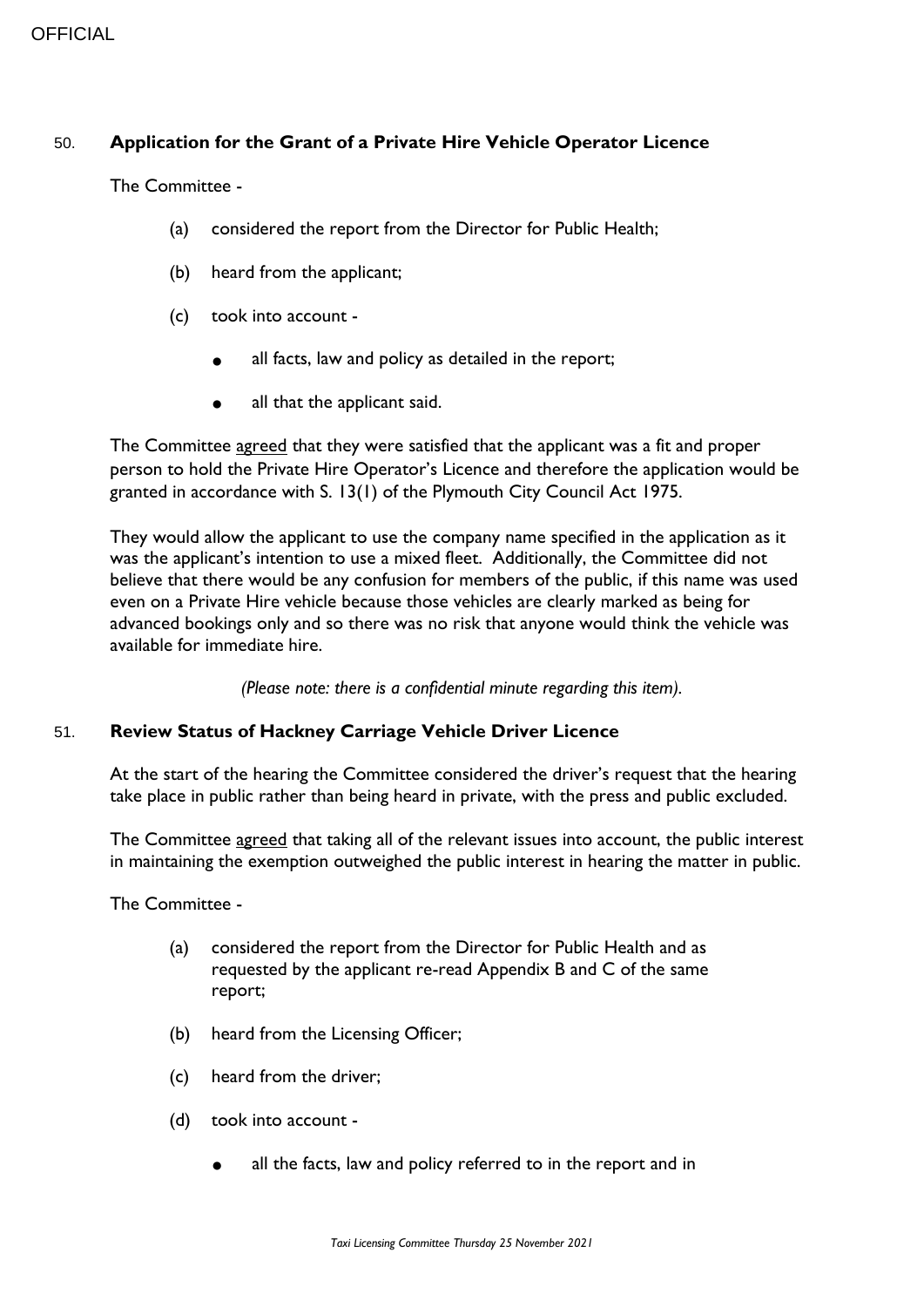particular that the Council's policy was clear that the Code of Conduct would be taken into consideration when determining if a person was fit and proper person to hold or retain a licence;

all that was said by the driver.

The Committee agreed the driver's Hackney Carriage driver's licence would be suspended for a period of five days in accordance with Section 19(1)(b) of the Plymouth City Council Act 1975.

*(Councillor Partridge did not participate in the decision making for this review).*

*(Please note: there is a confidential minute regarding this item).*

#### 52. **Initial Application Request for a Private Hire Vehicle Driver Licence**

The applicant wrote to the licencing officer requesting the hearing was adjourned because he was moving home on 25 November 2021.

The Committee granted the adjournment to 16 December 2021.

*(Councillors Jordan and Tuffin did not participate in the decision making for this item)*

#### 53. **Review Status of Hackney Carriage Driver and Vehicle Licence**

The Committee having:

- (a) considered the report from the Director of Public Health;
- (b) heard from the driver;
- (c) taken the following into account:
	- $\bullet$ all the facts, law and policy referred to in the report (save that which his referred to below) and in particular that the Council's Hackney Carriage and Private Hire Licencing Policy 2018 clearly refers to the objective in respect of the safety of passengers and the vehicle safety. Breaches of the objectives would be taken into consideration when determining if a person was a fit and proper person to hold or retain a licence;
	- $\bullet$ all that was said by the driver.

The Committee agreed that the driver's Hackney Carriage Licence would be suspended for a period of seven days in accordance with S19(1)(b) Plymouth City Council Act 1975.

*(Councillor Tuffin did not participate in the decision making for this item).*

*(Please note: there is a confidential minute regarding this item).*